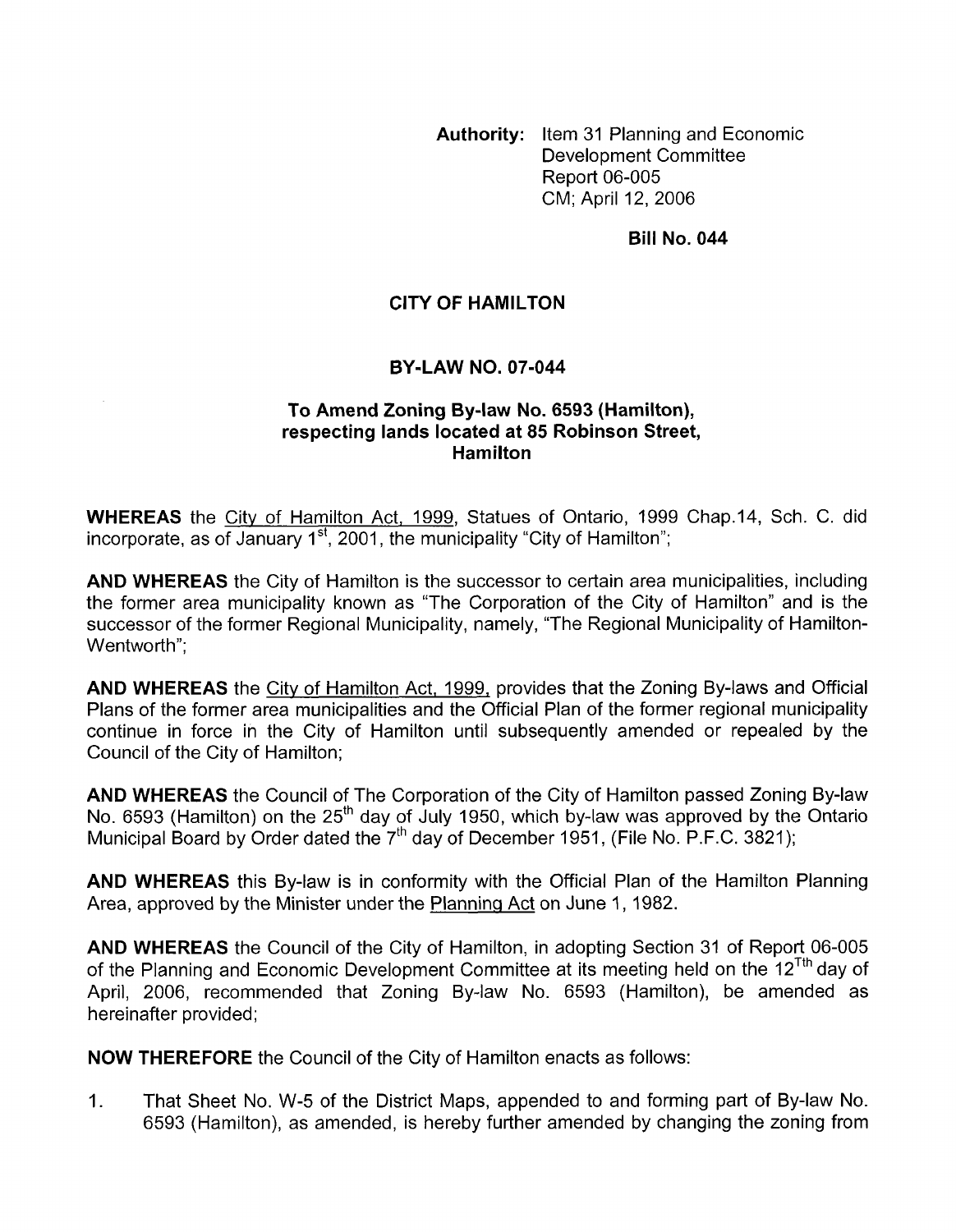the "RT-30" - 'H' (Street Townhouse - Holding) District, Modified, to the "RT-30" (Street Townhouse) District, Modified, on the lands the extent and boundaries of which are shown on a plan hereto annexed as Schedule "A".

- 2. No building or structure shall be erected, altered, extended or enlarged, nor shall any building or structure or part thereof be used, nor shall any land be used, except in accordance with the "RT-30" (Street Townhouse) District, Modified.
- 3. By-law No. 6593 is amended by adding this by-law to Section 19B as Schedule S-1547a.
- 4. Sheet No. W-5 of the District Maps is amended by modifying the lands referred to in Section 1 of this by-law as  $S - 1547a$ .
- 5. The Clerk is hereby authorized and directed to proceed with the giving of notice of the passing of this By-law, in accordance with the Planning Act.

PASSED and ENACTED this 15<sup>th</sup> day of February, 2007.

Fred Eisenberger

Mayor Clerk

₹evin C. Christenson

ZAH-06-080